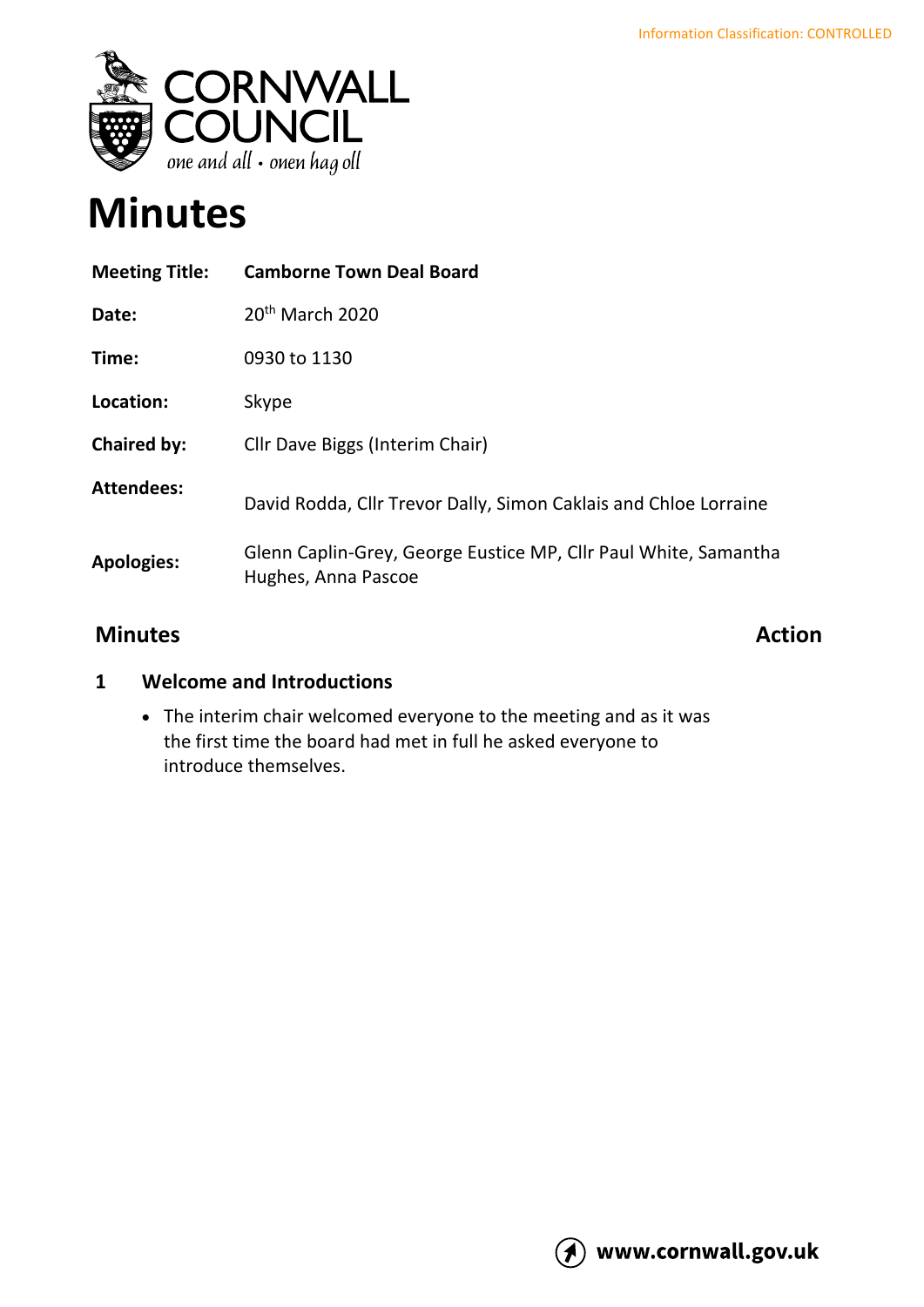### **Minutes Action**

#### **2 Update on the Towns Fund**

- DR explained that there had been no further formal guidance issued about the Towns Fund by Government. However, from his discussions with Government he could report that:
	- a) The revised coverage map had been agreed
	- b) That Government would be looking closely at the processes involved in creating the Town Deal Board, its code of conduct, terms of reference, transparency, etc. Government would also be looking closely at the processes involved in creating the Town Investment Plan to ensure that it is both evidenced based and informed by extensive community consultation
	- c) The recruitment of the Co-ordinator is complete and Chloe Lorraine is due to take up the post of the  $17<sup>th</sup>$  of April 2020

#### **3 Private, Community and Voluntary Sector representation**

- DR informed the board that they had received 6 EOI's and to balance the membership they needed to select at least 6 new members. If these could not be sourced from the EOI's then the board would need to consider operating a further EOI process or coopting people onto the board to fill any identified skills or representation gaps
- TD declared an interest in that his wife had submitted an EOI as a voluntary sector representative. It was agreed that TD would remove himself from the Skype call whilst her EOI was discussed/scored
- Each voting member of the board was asked to give the scores for each sub category of the score sheet for each candidate. AP and SH submitted their scores prior to the meeting and DR fed these into the process. An average score was then derived as a consensus view of the Board
- These averages were then entered into the master score sheet by DR. The top 6 scores were then selected which resulted in the following people being invited to join the Camborne Town Deal Board:
	- o Justin Olusonde Private Sector/Anchor Institution
	- o Lauren Burt Public Sector/Anchor Institution
	- o Rose Goodship Private Sector
	- o Sue Bradbury Private Sector
	- o Tonia Lu Private Sector
	- o Val Dalley Community/Voluntary Sector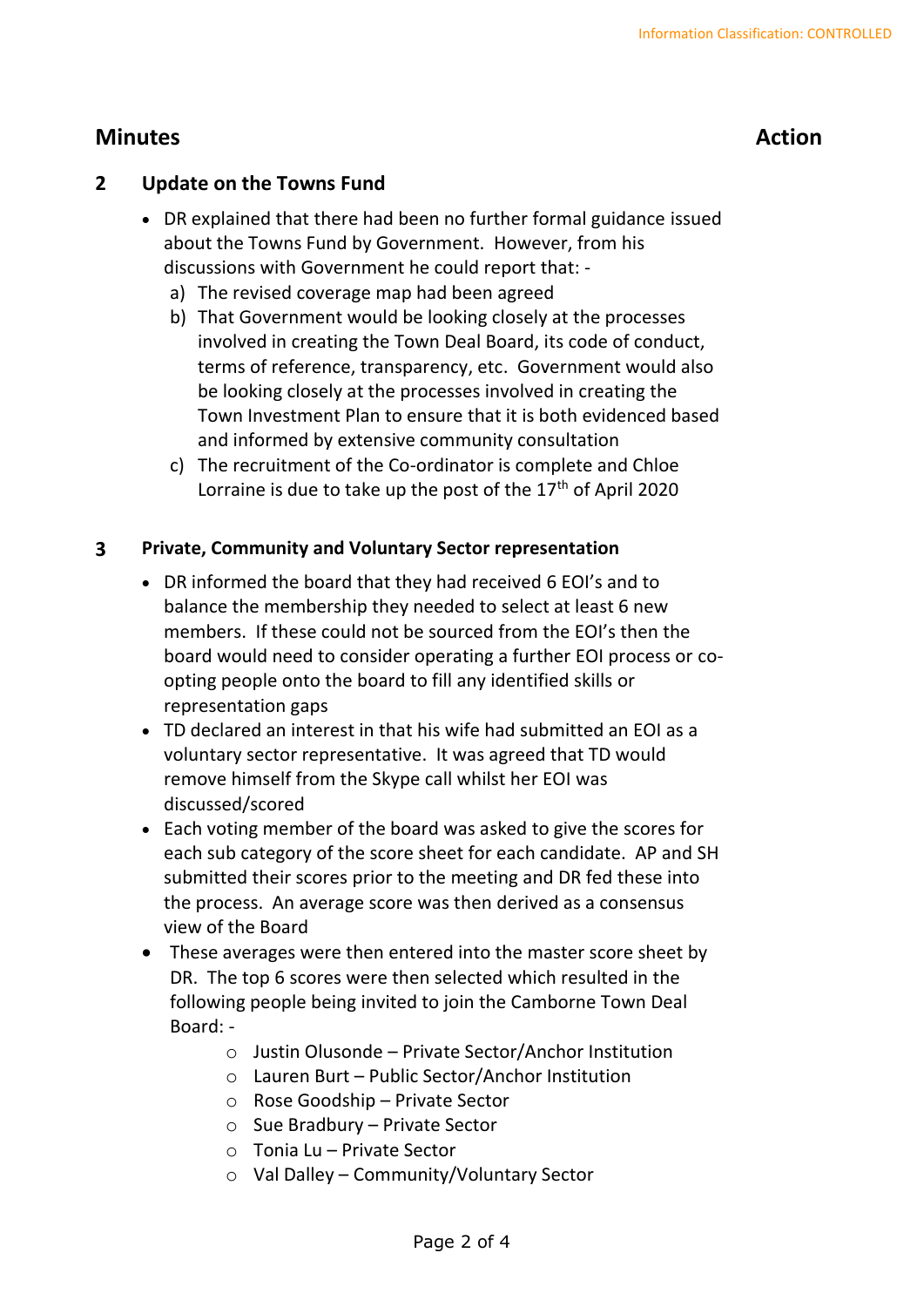#### **Minutes Action**

• DR was tasked to contact the successful candidates and invite them to attend the next meeting. He was also asked to provide them with a briefing prior to the meeting so that they came prepared.

**DR**

#### **4 Next Steps**

- In the absence of any formal Guidance from Government DR outlined his thoughts on how to proceed over the next few weeks, noting the potential restrictions that the Covid 19 outbreak might have on the process;
	- a) Proceed with the recruitment of the Co-ordinator asap.
	- b) To assist them in their work, and to be shared across the 4 towns, it was also agreed that administration support would be necessary and the cost of this would be met from the Capacity Funding budget.
	- c) Once in post the Co-ordinator should use all the available evidence, previous work (Neighbourhood Plan, My Town, etc) to develop a draft Town Investment Plan that can then be discussed at the May Board meeting.
	- d) Following this meeting comments would be considered, and a second draft produced for comment at the June Board meeting. Following this board meeting the draft of the Camborne Town Investment Plan would then be put out for public consultation during June/July/August with an aim for the final version to be ready for an October submission. What form this consultation will take will depend on how the Covid 19 outbreak develops but there was a firm commitment from the board to get it out as far as possible and to target specific groups (e.g. young people) to ensure that they can comment. The Board noted though that any document should only be submitted when it is ready.
	- e) DR also noted his hope that any expenditure outside the Coordinator, administrative support and consultation costs could be kept to a minimum so that most of the budget can be used to support the costs relating to the individual business cases that will be required for each project in the Town Investment Plan. The board agreed with this approach.
	- f) The board requested an outline workplan and budget (that they can approve to allow day to day expenditure to begin where necessary) and a communications plan to be tabled at the April Board meeting for ratification to provide an agreed structure to the work.

**DR**